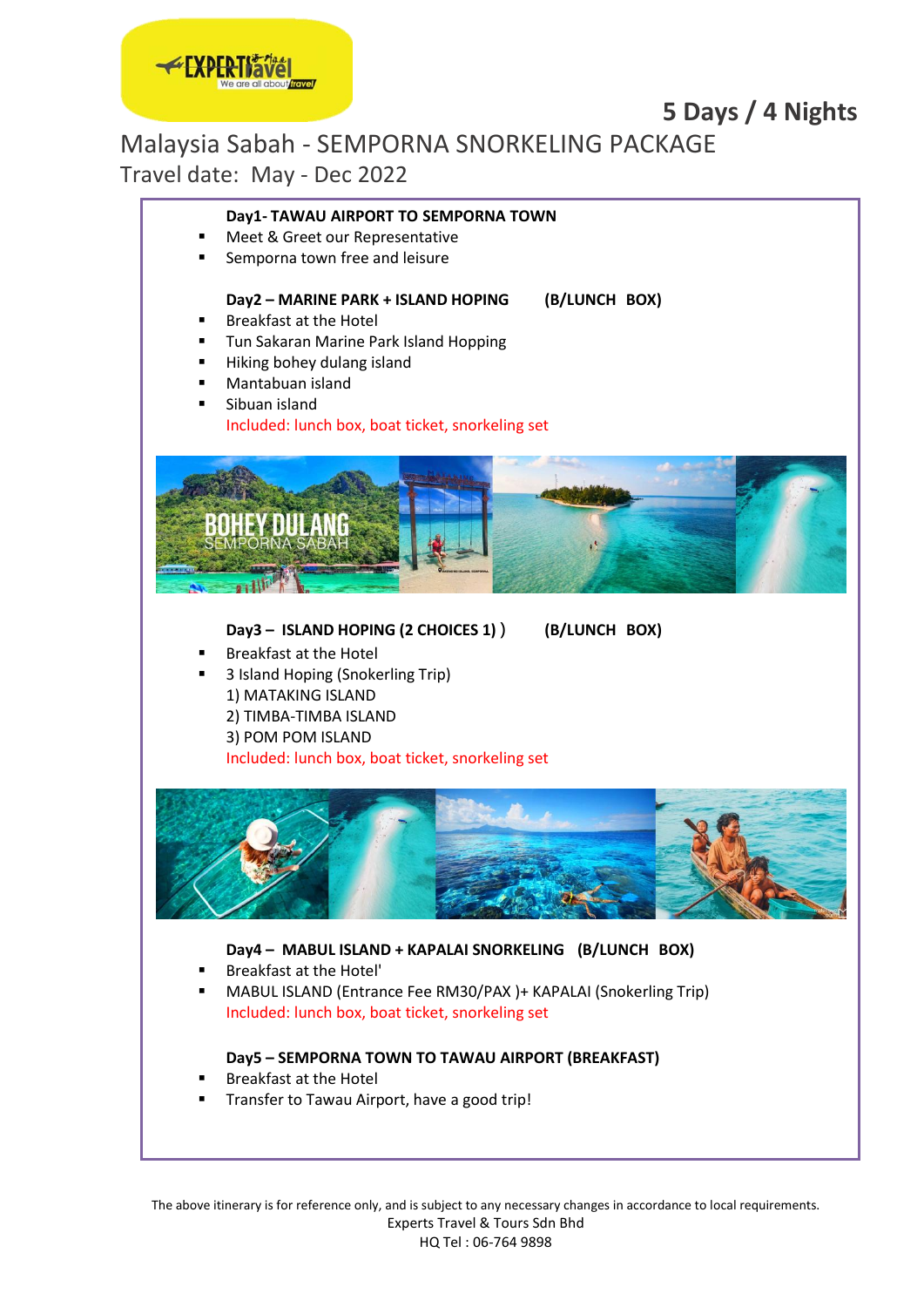

**5** 天 **/ 4** 晚

# 马来西亚沙巴 **-** 仙本那浮潜配套 出发日期**: 5**月份 **- 12**月份 **2022**

# 第一天**:** 斗湖机场接送仙本那市区

- 斗湖机场接机,送往仙本那酒店或名宿
- 下午或傍晚可自行到市内逛逛或在海岸码头体验和巴瑶族杀价砍价购买新鲜的海鲜 食材到海鲜餐厅烹饪 (人工费自付)

## 第二天:海洋公园**+ 3** 岛环岛游 **(**早餐**/**午餐饭盒**)**

- 酒店享用早餐
- 敦萨卡兰海洋公园一日游
- -珍珠岛登山俯览敦沙卡兰海洋公园全景
- -曼达布安岛进行第一次浮潜
- -军舰岛进行第二次浮潜 含 :午餐饭盒,船票,浮潜用具



## 第三天**:** 环岛游 **(**早餐**/**午餐饭盒**)**

- 早餐后,码头乘坐快艇前往马达京 + 汀巴汀巴 + 邦邦岛 三岛浮潜
	- 汀巴汀巴附近海域进行第一次浮潜 TIMBA-TIMBA ISLAND
	- 登陆汀巴汀巴岛游玩拍照打卡
	- 马达京岛附近海域进行第二次浮潜 MATAKING ISLAND
	- 登陆马达京岛享用午餐
	- 邦邦岛进行第三次浮潜 POM POM ISLAND
	- 含 :午餐饭盒,船票,浮潜用具



# 第四天**:** 马步岛**+**卡帕莱环岛游 **(**早餐**/**午餐饭盒**)**

- 酒店享用早餐
- 马步岛(可登岛参观和打卡拍照, 门票RM30/人) + 卡帕莱岛浮潜 含 :午餐饭盒,船票,浮潜用具

# 第五天**:** 酒店接送斗湖机场 **(**早餐**)**

早餐后,酒店或名宿接送斗湖机场,旅途愉快!

The above itinerary is for reference only, and is subject to any necessary changes in accordance to local requirements. Experts Travel & Tours Sdn Bhd HQ Tel : 06-764 9898